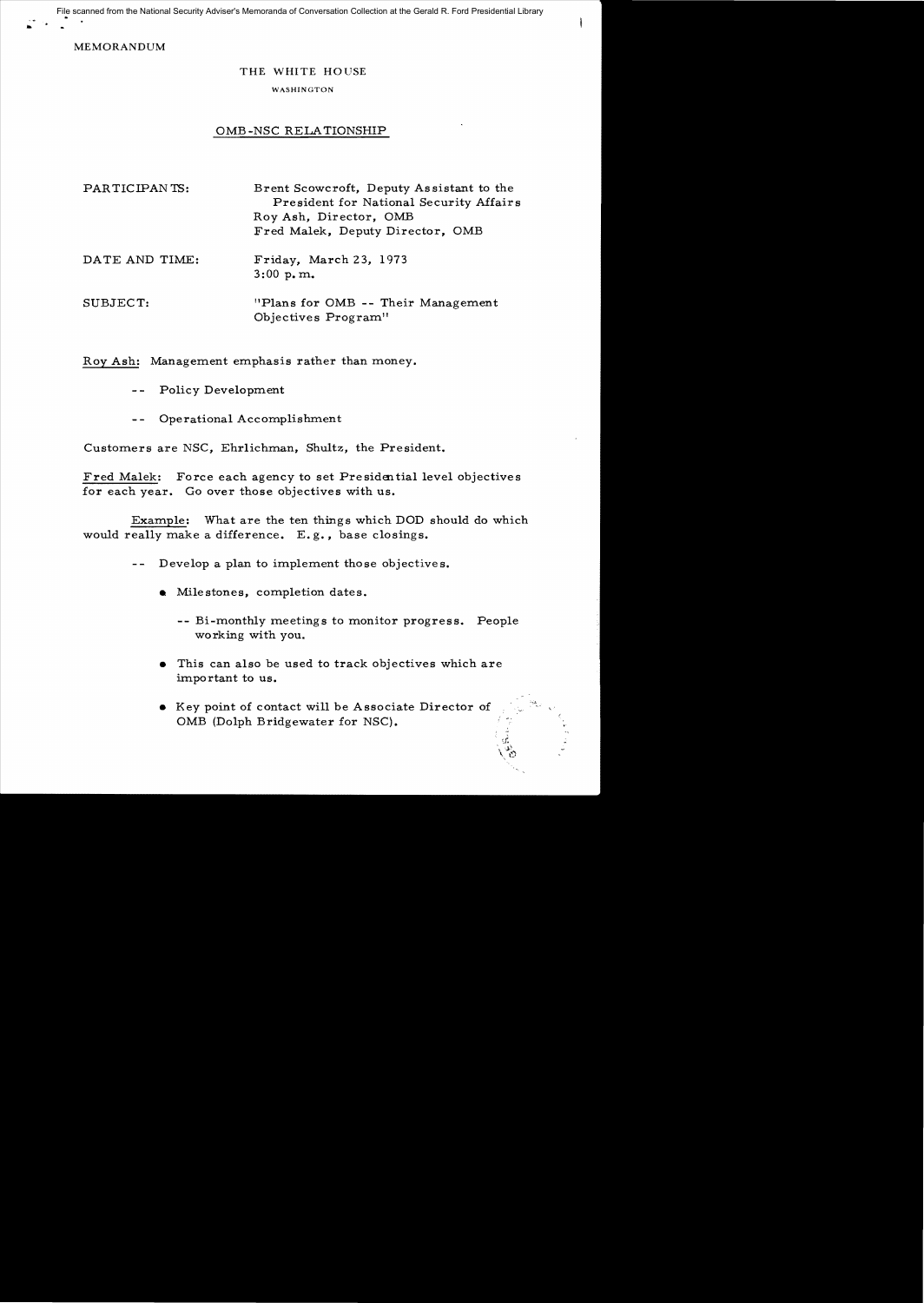- As sociate Director now has both budget and management responsibilities.
- There will be a management team available to work with the Departments and take on special tasks.

Example: H DDR&E should get out of control, we could use these people to assist them get back on track.

> • This group will not have day-to-day responsibilities except as above.

Example: Force reductions overseas -- OMB would make sure it would be carried out.

In the proces s of helping, they might turn up recommendations for Departmental organizational changes to improve management.

OMB objective is to develop better government -- not to do things for the departments, but force them to do it better themselves.

What is expected of NSC?

 $\mathcal{L}$  .  $\mathcal{L}$  .

- Help to develop objectives for the Departments.  $-$
- Reinforce need to achieve the objectives.  $- -$
- -- Use OMB as an operating deputy.
	- The Departments report through the Assistant to the President. OMB will be an operating deputy if we use him as such.

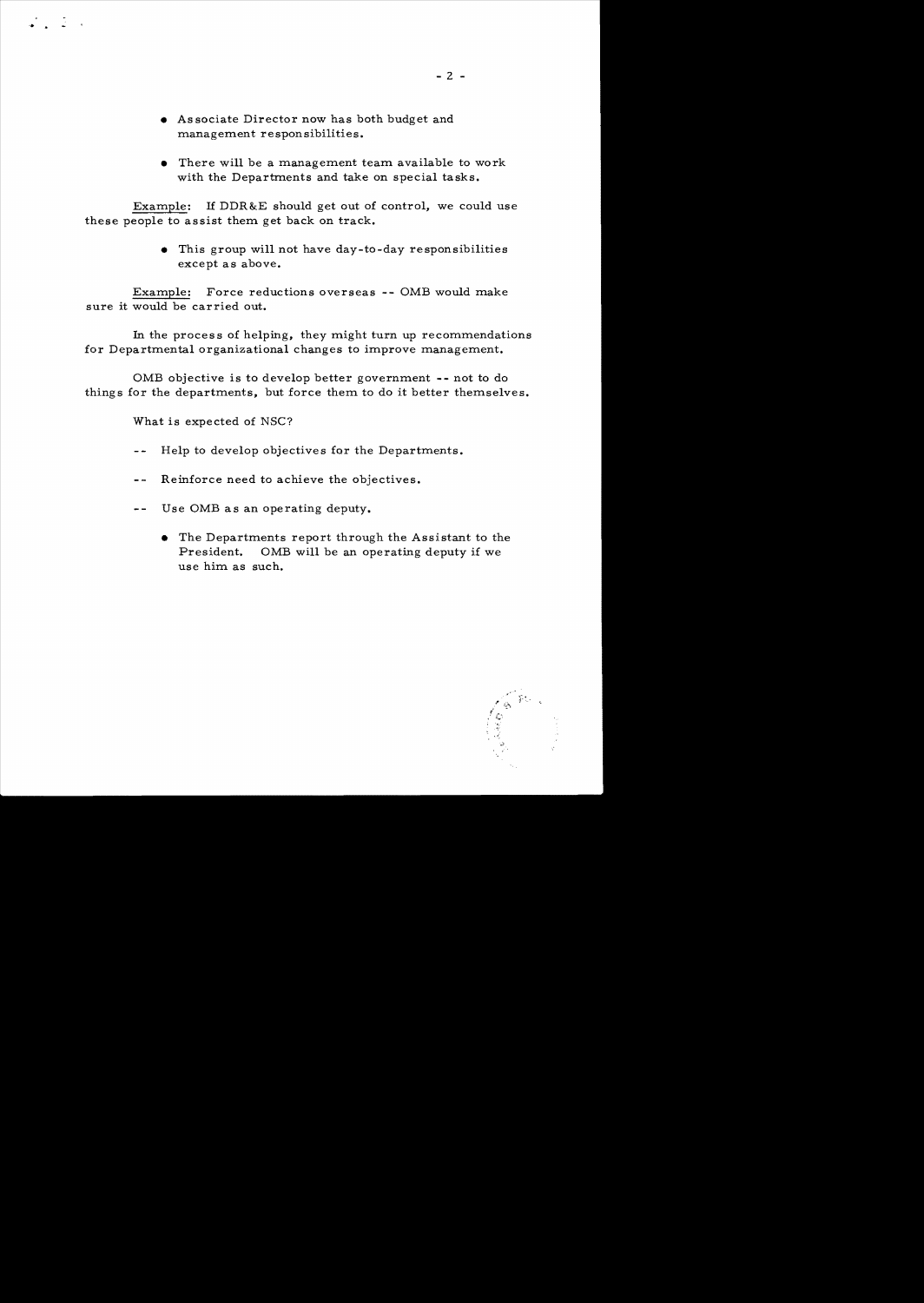OMB-115C Relationsky 2 3:00 pm Union en Floydesis with though<br>- Policy Debyent<br>- Operations accomplationt Roy ask a  $R_{\ell}$ "Pland for omb -<br>Sheir mit objectwes and  $7\mu$ . W/W. Crothaves au 16, Elisham, Stante, Pris Fores each agree to retachement du cancier.  $F_{\mathcal{A}}$ indel valg matica diference (Base Change) "I - Phop a plan & maplement tros dependent - Milatines, completion dates, Peydecontinates, cette de mportant to us. - Key point de mitait will be avec soit · Opor très mon has both mulget + megant. - There will be a myt team availer treverhaufe Deption Cutes and privat tasks - EX- gerer should pet ont - Mis group in le mot have day à